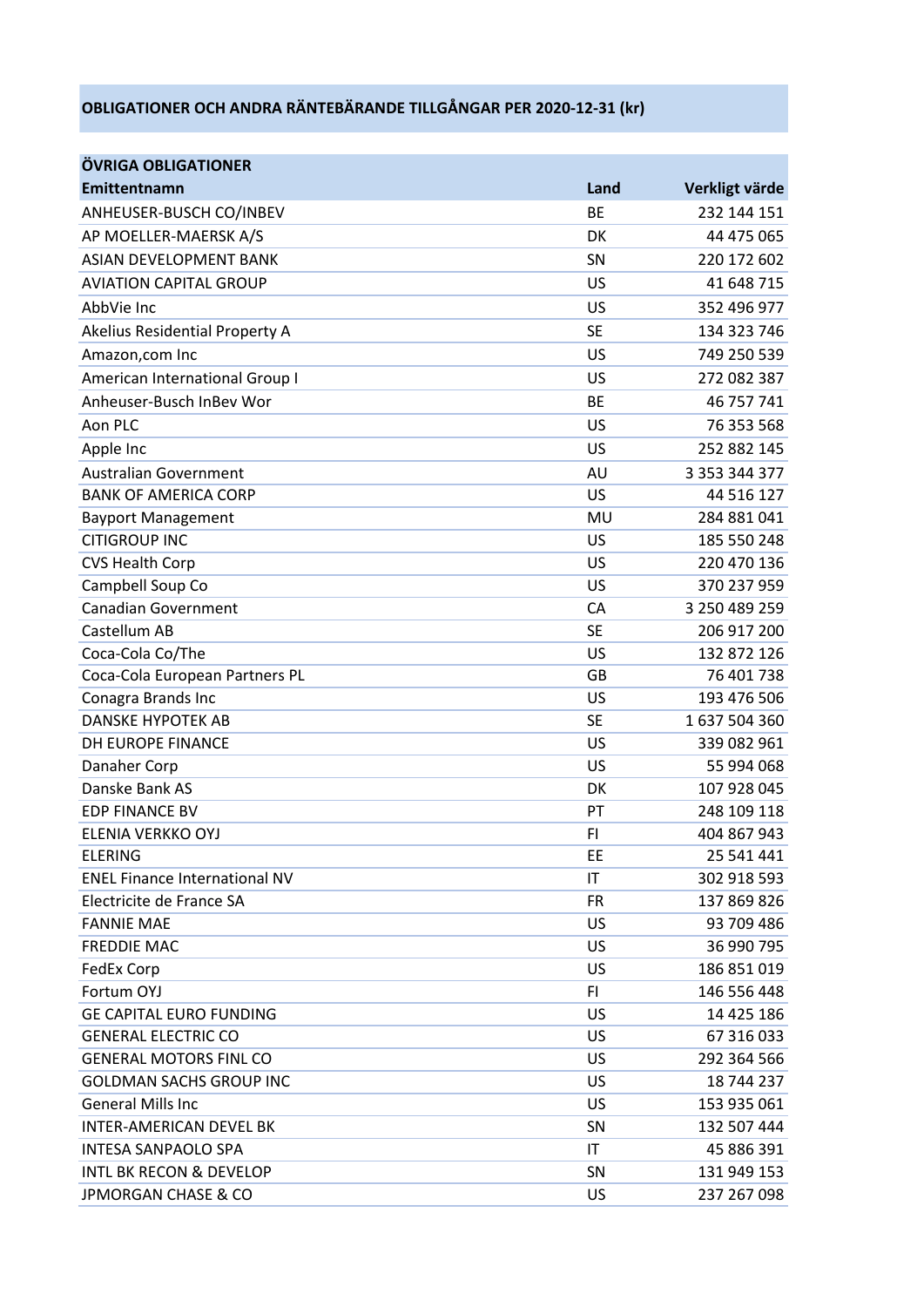| Japan Government                  | JP        | 4712206414      |
|-----------------------------------|-----------|-----------------|
| KOMMUNALBANKEN AS                 | <b>NO</b> | 192 884 391     |
| Keurig Dr Pepper Inc              | US        | 446 849 732     |
| LANDSHYPOTEK BANK AB              | <b>SE</b> | 800 424 000     |
| LANSFORSAKRINGAR HYPOTEK          | <b>SE</b> | 1810954910      |
| LINCOLN NATIONAL CORP             | US        | 14 219 572      |
| Leaseplan Corporation NV          | <b>NL</b> | 51 406 443      |
| <b>MICROSOFT CORP</b>             | <b>US</b> | 537 218 530     |
| McDonald's Corp                   | US        | 244 294 176     |
| Merck & Co Inc                    | US        | 73 512 640      |
| Mitsubishi UFJ Financial Group    | JP        | 1888471         |
| NEDER WATERSCHAPSBANK             | <b>NL</b> | 44 774 823      |
| <b>NIKE INC</b>                   | US        | 34 217 414      |
| <b>NORDEA HYPOTEK AB</b>          | <b>SE</b> | 5 076 390 000   |
| <b>NVIDIA Corp</b>                | US        | 352 770 955     |
| <b>Nestle Holdings INC</b>        | US        | 208 315 273     |
| Oracle Corp                       | US        | 453 632 837     |
| Pernod Ricard SA                  | <b>FR</b> | 34 678 314      |
| Procter & Gamble Co/The           | US        | 107 767 764     |
| <b>Republic of Italy (BTPS)</b>   | IT        | 11 324 221 067  |
| SKANDINAVISKA ENSKILDA            | <b>SE</b> | 4 862 947 000   |
| SOLVAY FINANCE (AMERICA)          | <b>BE</b> | 281 364 427     |
| <b>STADSHYPOTEK AB</b>            | <b>SE</b> | 10 836 296 150  |
| SWEDBANK HYPOTEK AB               | <b>SE</b> | 6 379 299 000   |
| Sagax AB                          | <b>SE</b> | 319 873 548     |
| Samhallsbyggnadsbolaget i Nord    | <b>SE</b> | 583 088 906     |
| Spain Government                  | ES        | 3 340 873 027   |
| Suez SA                           | <b>FR</b> | 378 530 711     |
| Swedish Covered Bond Corp         | <b>SE</b> | 783 057 230     |
| TELEFONICA EMISIONES SAU          | ES        | 212 639 713     |
| <b>TESCO CORP TREASURY SERV</b>   | GB        | 228 980 418     |
| <b>UBS Group AG</b>               | <b>CH</b> | 117 752 568     |
| <b>UK TREASURY</b>                | <b>GB</b> | 4 537 333 542   |
| US TREASURY N/B                   | US        | 27 666 985 939  |
| <b>VODAFONE GROUP PLC</b>         | <b>GB</b> | 575 488 406     |
| <b>Verizon Communications Inc</b> | US        | 48 400 251      |
| Walgreens Boots Alliance Inc      | US        | 499 326 733     |
| salesforce, com inc               | US        | 405 551 602     |
| Summa övriga obligationer         |           | 104 140 480 521 |

| <b>FÖRLAGSLÅN</b>        |           |                |
|--------------------------|-----------|----------------|
| Emittentnamn             | Land      | Verkligt värde |
| <b>ENBW</b>              | DE        | 252 955 048    |
| ING GROEP NV             | <b>NL</b> | 298 134 298    |
| Danske Bank AS           | DK        | 307 819 478    |
| <b>VATTENFALL AB</b>     | <b>SE</b> | 108 146 610    |
| Electricite de France SA | <b>FR</b> | 221 449 791    |
| <b>SWEDBANK AB</b>       | <b>SE</b> | 237 179 768    |
| <b>DNB BANK ASA</b>      | NO.       | 366 445 334    |